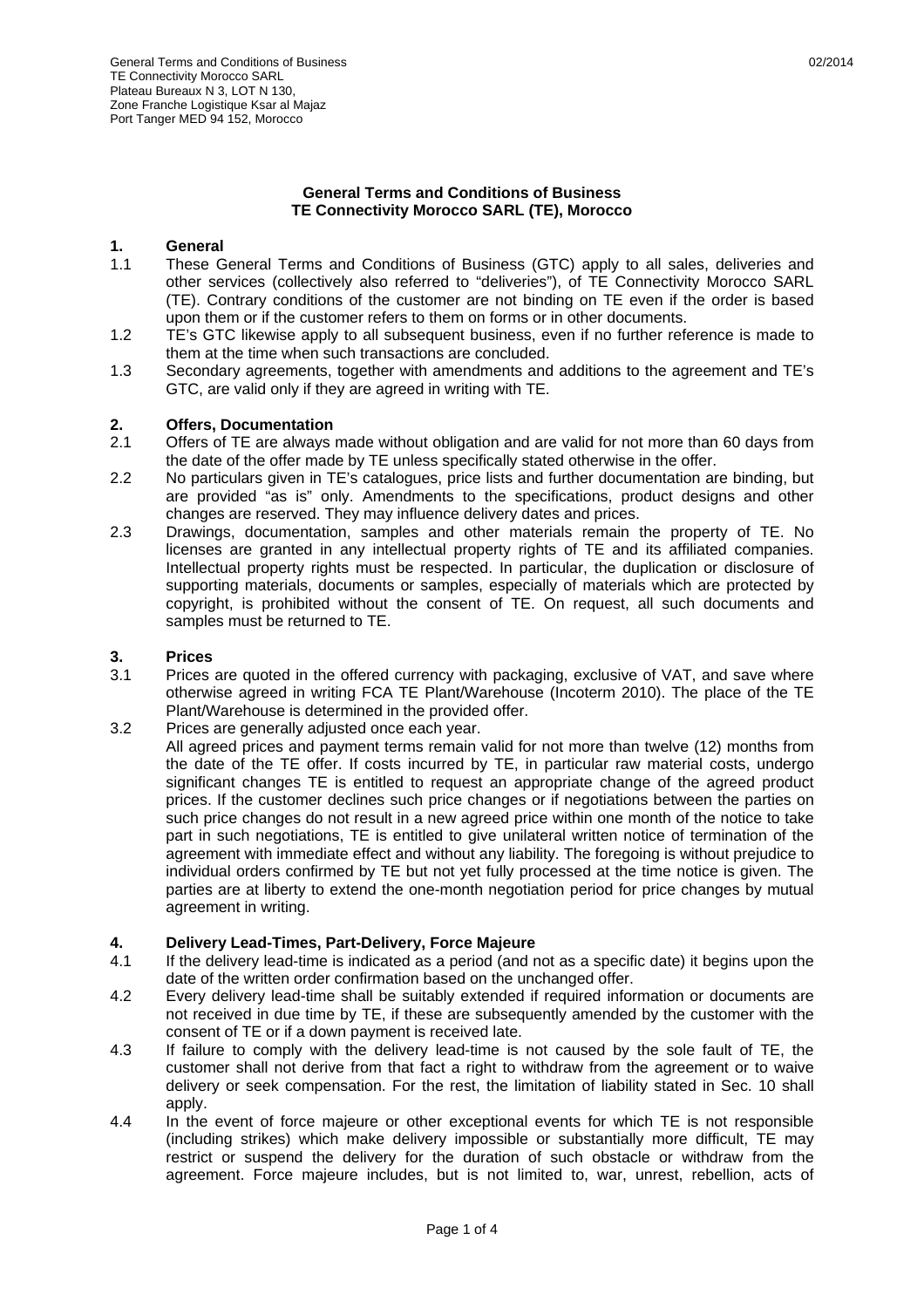sabotage and similar events, strikes or other industrial conflicts, newly enacted laws and regulations, delay caused by actions or omissions on the part of a government/authorities, fire, explosion or other unavoidable events, flood, storm, earthquake or other exceptional natural events. Under no circumstances shall TE be held liable for claims related to non-performance, improper performance or belated performance of contractual obligations.

4.5 Part-deliveries are permitted. In the case of long-term supply contracts each part-delivery shall be regarded as a separate transaction. The impossibility of making a part-delivery or delay in effecting a part- delivery does not entitle the customer to withdraw from the whole agreement or to claim compensation.

## **5. Dispatch, Acceptance of the Goods by the Customer**

- 5.1 If acceptance is either delayed or rendered impossible for reasons for which TE is not responsible, TE is entitled to store the goods for the account and at the risk of the customer on its own premises or with third parties. The relevant obligations of TE shall then be deemed to have been performed.
- 5.2 If the customer does not announce his requirements in good time, the goods will be packaged for transport by road. The standard TE packaging consists of cartons which are not suitable for stacking.

## **6. Documents, Payment, Offsetting, Interest on Late Payment**

- 6.1 If the goods are picked up by a carrier or another 3rd party or if the goods are picked up by the customer at the TE location or if TE delivers the goods to a cross-dock, the customer is obliged to make available to TE copies of the transportation documents as well as, in case the goods are exported from the EU, copies of the customs documents within one month from when the goods have been picked-up or from when the goods have arrived at the cross-dock respectively. If within the above time frame the customer has not provided the required documents, TE reserves the right to charge possible VAT as well as, other expenses resulting from this.
- 6.2 At any point in time during the contractual relationship, the customer is obliged to ensure that TE is notified of the correct and valid VAT identification number of the part of the enterprise (main company/branch office) under which the goods or services are ordered from TE.
- 6.3 All invoices are payable net within 30 days after the invoice date. Different agreements may be reached between the parties.
- 6.4 Offsetting of counter-claims of all kinds is excluded, save where such counter-claim is not contested or is finally awarded.
- 6.5 Where several claims are outstanding, TE is entitled to decide which particular claims are settled by the customer's payments.
- 6.6 The withholding or reduction of payments because of complaints is permitted only with the express consent of TE.

## **7. Late Performance by the Customer, Insolvency**

- If the customer is late in making a payment, either in whole or in part, all payment obligations existing in relation to TE, including those arising from other contracts, shall fall due for immediate settlement. Payments made by bills will not be accepted. The same provision applies if the customer is in cessation of payments or if legal composition, bankruptcy or similar proceedings are applied for or imposed with respect to his assets and if other circumstances which threaten to result in the customer's insolvency become known.
- 7.2 In the event of late payment by the customer, TE, without prejudice to its other statutory and contractual rights, may decline in whole or in part to make further deliveries under this or any other contract or make them dependent upon an advance payment or provision of surety.

#### **8. Retention of Title**

 The goods which have been sold remain the property of TE until full payment of the sale price has been received. If the customer fails to fully meet his payment obligation, he thereby acknowledges the right of TE to require immediate return of the goods concerned and to arrange for the refund of any installment payment already received.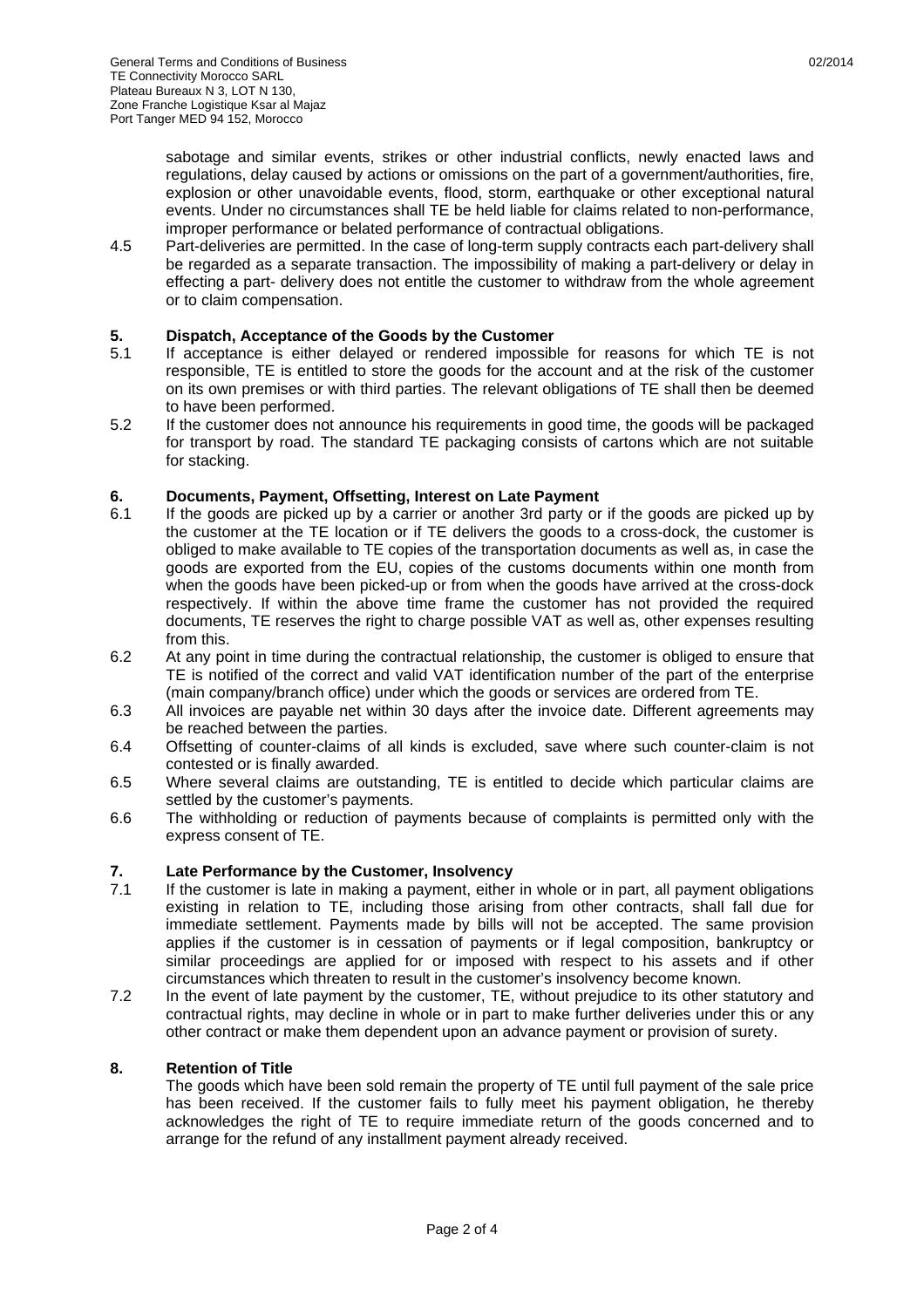#### **9. Warranty**

- 9.1 The warranty period is two years calculated from the date of transfer of risk.
- 9.2 TE makes no express or implied warranty extending beyond the TE product specifications or agreed product specifications. In no case does the warranty of TE extend to merchantability or fitness for a particular purpose.
- 9.3 TE must be notified of any defects in the goods without delay in writing. Obvious defects must be reported within five working days of handover. Hidden defects must be reported immediately but no later than within five working days of the time when they were detected or could have been detected. If this is not done, the customer shall forfeit all claims arising out of the warranty.
- 9.4 In the event of defective performance, TE shall, at its option, either provide a replacement free of charge or effect repairs or grant an appropriate price reduction. If the substitute delivery or repair is likewise defective, the customer may request an appropriate price reduction. Further claims of the customer, in particular for termination of the contract are specifically excluded, regardless of the legal basis on which they are made. The limitation of liability pursuant to Sec. 10 likewise applies.
- 9.5 Complaints regarding part-deliveries do not entitle the customer to decline performance of the whole contract by TE.

## **10. Liability**

- 10.1 To the extent permissible by law, liability of TE shall be limited in every case even in the event of liability based on the infringement of intellectual property rights – to compensation for direct damages (i.e. re-installation or product exchange costs, sorting costs, direct labor costs or direct recall costs where recalls are mandatory under the applicable law). Any other liability including but not limited to loss of profit, loss of revenues, loss of data, loss of use, indirect or consequential damages is hereby excluded. TE is only liable for damages to the extent that it has caused such damages at least by negligence.
- 10.2 To the extent permissible by law, in no event shall TE be liable for more than 5 percent of the value of the individual delivery concerned.

#### **11. Intellectual Property Rights**

 TE or its affiliated companies are and remain the owners of all intellectual property rights. In the case of orders whose performance includes development services, TE is the sole proprietor of the development results including, but not limited to, all concepts, drawings, samples, ideas, software, documentation and all other material, together with all intellectual property rights relating thereto or filed thereon. Rights of use or licenses for the customer in the developing result or in intellectual property rights are not granted either implicitly or explicitly.

#### **12. Trademarks**

 Trademark rights of TE or of companies affiliated to it are not transferred with the purchased object. The acquisition of products identified with trademarks of TE or with trademarks of its affiliated companies does not mean the acquisition of rights in such trademarks or the right to use them independently of the acquired product. To acquire such rights, a separate trademark right agreement must be concluded.

#### **13. Confidentiality**

 The customer must keep secret all confidential information received from TE in the context of the business relationship and refrain from disclosing it to third parties.

#### **14. Invalidity, Severability**

 Should any provision of these GTC be or become invalid, that fact shall not affect the validity of the other provisions. The invalid provision shall be replaced by a valid provision which as far as possible satisfies the same legal, economic and originally intended purpose.

#### **15. Place of Performance, Applicable Law and Place of Jurisdiction**

15.1 The place of performance for the performance by the customer or by TE is Tanger, Morocco.